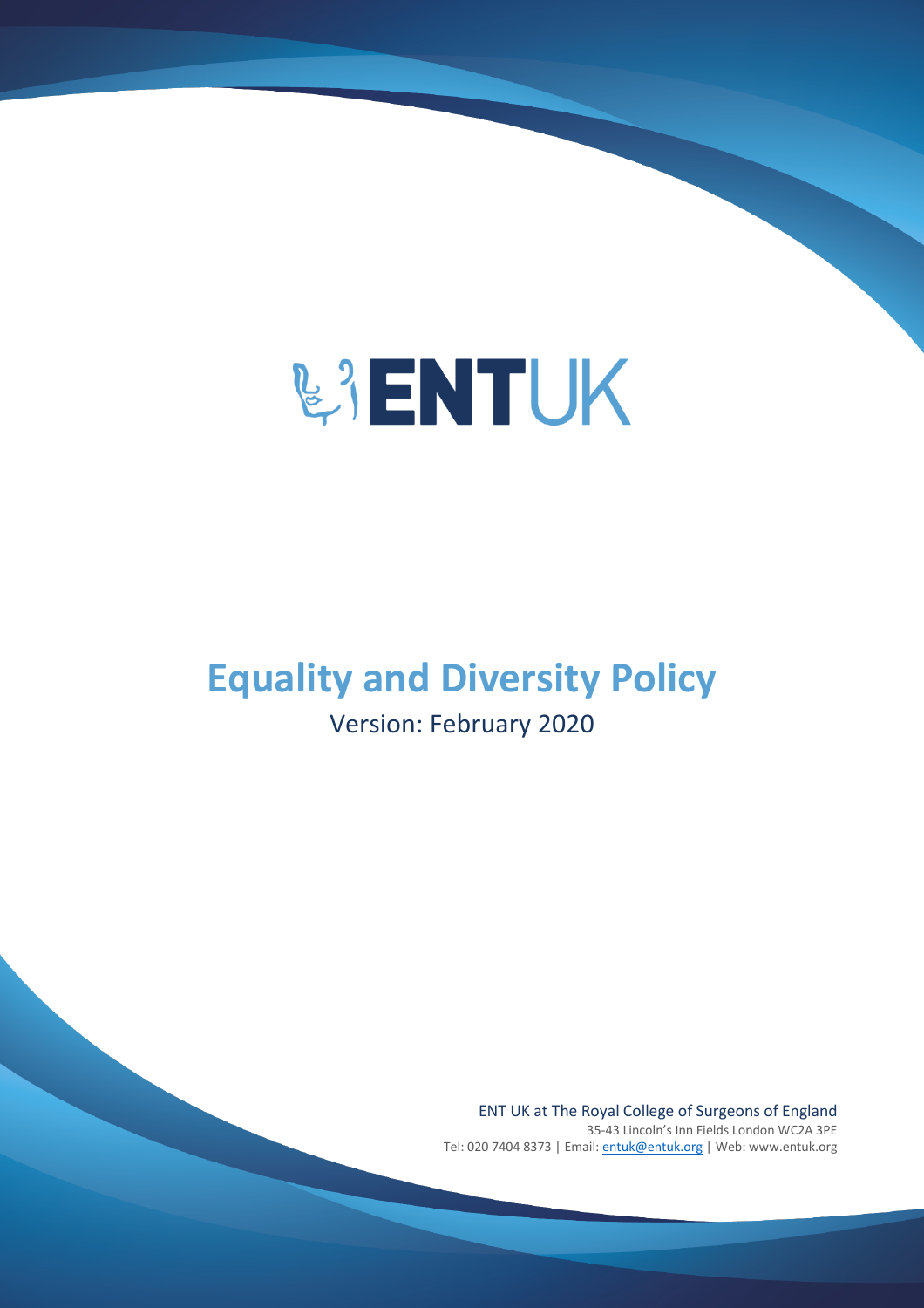# **WENTUK**

## **Table of Contents**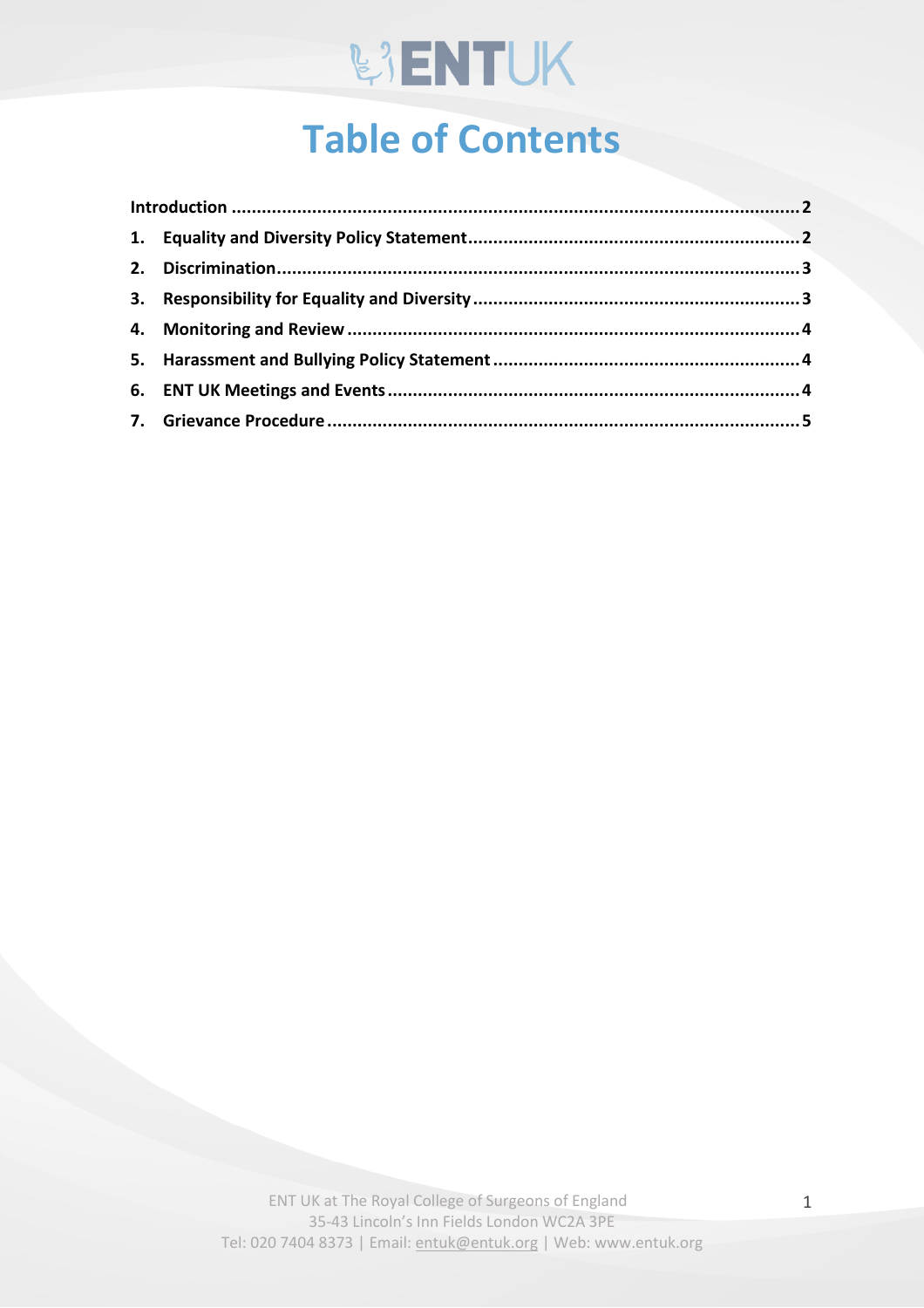# **BIENTUK**

### <span id="page-2-0"></span>**Introduction**

ENT UK is the professional membership association representing Ear, Nose and Throat surgery, as well as its related specialities, in the United Kingdom. We support Members at every stage of their careers, from student level right through to retirement – a total of more than 1,600 medical practitioners.

ENT UK is committed to complying with relevant equality legislation, the Equality Act 2010, codes of practice and best practice. The Association operates as an employer and provider of services for Members and the general public.

The Association is committed to ensure equality of opportunity and to promote diversity for all existing and potential staff, Members, contractors and visitors in accordance with the relevant statutory requirements. To achieve this the Association seeks to:

- operate practices which promote equal opportunities in employment, training and service delivery;
- create a workplace environment free of harassment and discrimination;
- ensure that all staff, Members, contractors and visitors are treated fairly, free of harassment and discrimination; and
- raise awareness of equality and diversity issues and promote best practice throughout the Association.

This document sets out the Association's commitment to equal opportunities and the encouragement of diversity.

### <span id="page-2-1"></span>**1. Equality and Diversity Policy Statement**

#### **Definition of Equality and Diversity**

- 1.1. Equality is about fair treatment to all regardless of the difference in race, physical ability, sexual orientation, gender, age, ethnic or religious background. Managing equality in the Association means ensuring equality of opportunity for all groups in order to maximise employee potential and create a framework where all employees and job applicants receive equal access in relation to employment, terms and conditions, training, promotion and services.
- 1.2. Diversity is about respecting differences, recognising and valuing individuals within the workforce and among our service users. This means we can treat people differently with regards to their different needs without being unfair to them or others.
- 1.3. Equality and Diversity are not inter-changeable but inter-dependent. There can be no equality of opportunity if difference is not valued and harnessed and taken account of.
- 1.4. ENT UK is committed to the elimination of unfair discrimination on the grounds of the following nine protected characteristics as set out in the Equality Act 2010: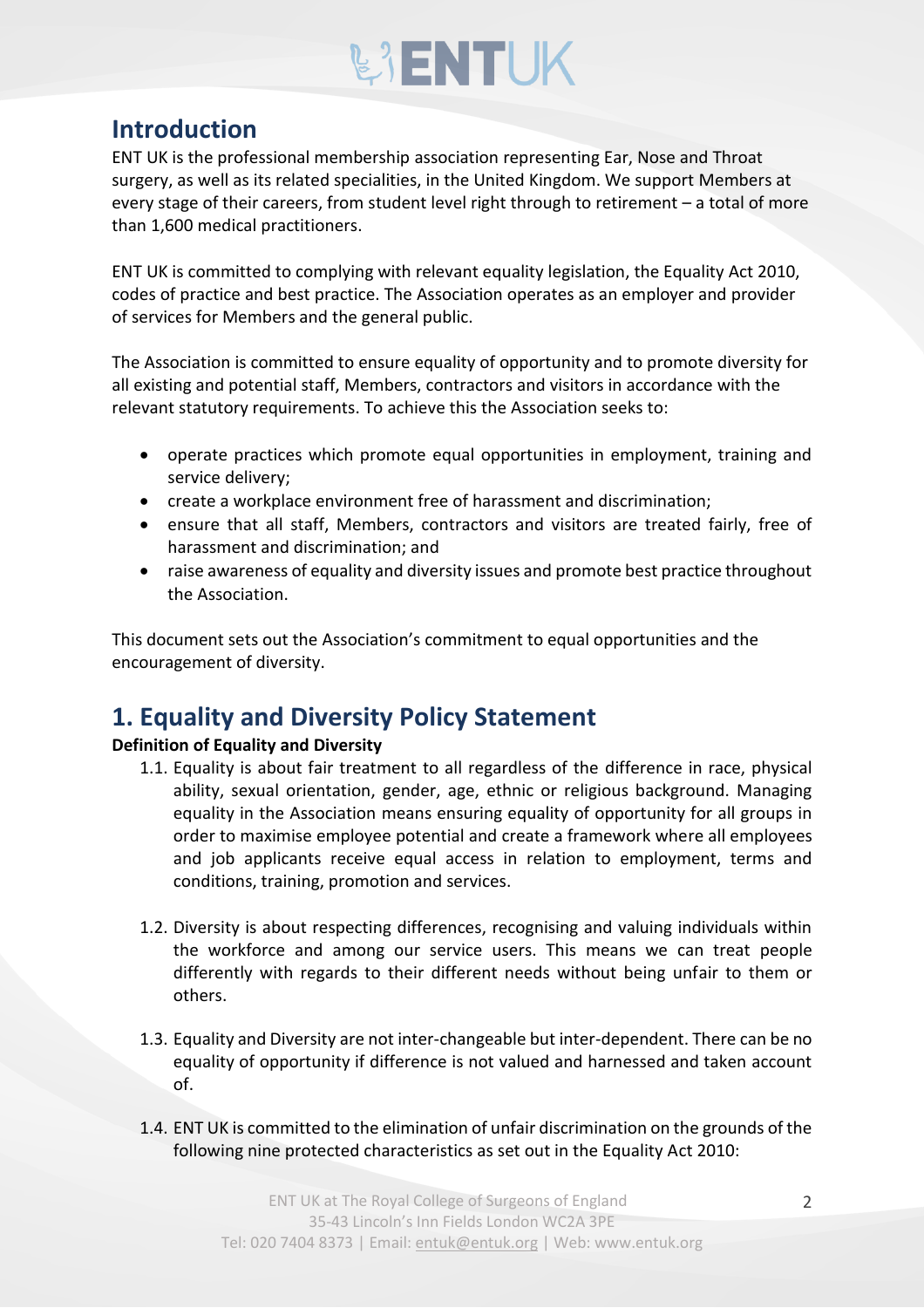# **BIENTUK**

- Disability
- Age
- Gender reassignment
- Marriage and civil partnership
- Pregnancy and maternity
- Race (includes colour, nationality and ethnic groups)
- Religion or belief
- Sex
- Sexual orientation

The Association is committed to the promotion of equality and diversity for all existing and potential staff, Members, contractors and visitors in all its practices and arrangements.

### <span id="page-3-0"></span>**2. Discrimination**

The Association will not tolerate processes, attitudes and behaviour that amounts to direct discrimination, associative discrimination, discrimination by perception, indirect discrimination including harassment (harassment by a third party), victimisation and bullying through prejudice, ignorance, thoughtlessness and stereotyping. Some of these terms are new and been implemented by the Equality Act 2010.

#### <span id="page-3-1"></span>**3. Responsibility for Equality and Diversity**

- 3.1. All employees have a responsibility to guard against any form of discrimination and avoid any action which goes against the spirit of this policy. Thus, employees at all levels must ensure that there is no discrimination in any of their decisions or behaviour. This includes the provision that all employees must:
	- report any suspected discriminatory acts or practices to the General Manager as soon as possible;
	- not discriminate against colleagues, Members, contractors and visitors;
	- co-operate with any measures introduced to ensure equality of opportunity;
	- not victimise anyone as a result of them having complained about, reported or provided evidence of discrimination;
	- implement the policy in their day to day work and their dealings with colleagues, Members, contractors and visitors to the Association; and
	- ensure their behaviour is appropriate to the policy and that they treat everyone with dignity and respect.
- 3.2. However, whilst all employees have a collective responsibility to ensure this policy is successfully implemented, there are also specific responsibilities within this.

#### 3.3. **Board of Trustees:**

- providing leadership on the equality and diversity policy, acting as overall champions to ensure the policy is implemented;
- communicating the policy, internally and externally; and
- regularly reviewing and updating this policy in line with legislative changes;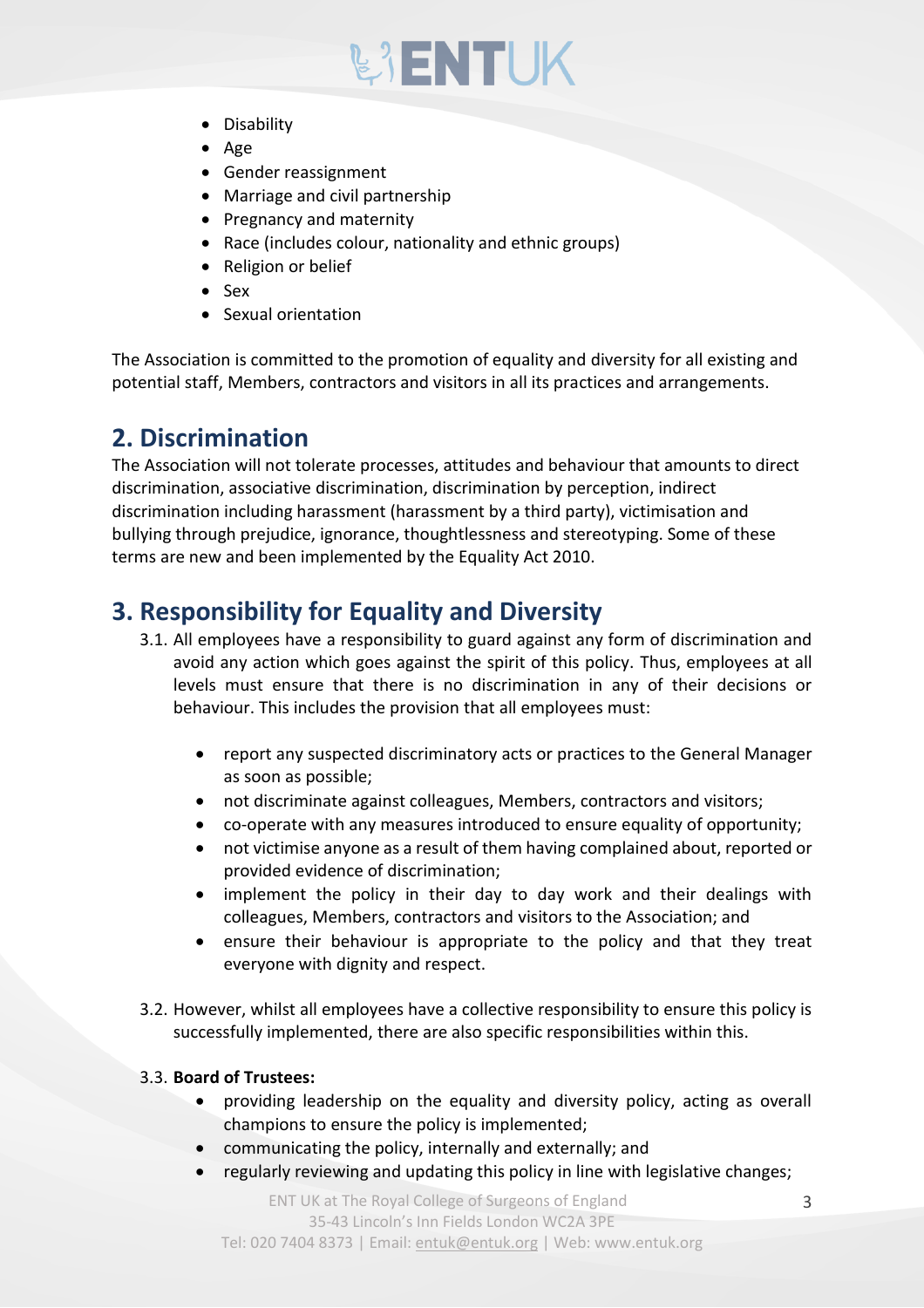

- monitoring employment policies and practices for any potential discriminatory implications;
- providing guidance to general management; and
- supporting general management in investigating issues relating to potential discrimination.

#### 3.4. **General Management:**

- implementing the policy as part of their day to day management of staff and in applying employment policies and practices in a fair and equitable way;
- ensuring equality and diversity issues are addressed in performance;
- ensuring all staff act in accordance with the equality and diversity policy providing necessary support and direction; and
- effectively managing and dealing promptly when investigating issues relating to potential discrimination, including those matters concerning staff, Members, contractors and visitors to the Association or third parties.

#### <span id="page-4-0"></span>**4. Monitoring and Review**

Responsibility for monitoring the effectiveness of the equality and diversity policy lies with the Board of Trustees and General Management.

#### <span id="page-4-1"></span>**5. Harassment and Bullying Policy Statement**

- 5.1. The Association is committed to providing a workplace environment free of harassment and bullying. A harassment free working environment makes good business sense. Harassment or bullying can have a debilitating effect on people's lives and can affect their ability to perform their job properly.
- 5.2. Harassment occurs in circumstances where someone's dignity has been violated or where they have been subjected to an intimidating, hostile, degrading, humiliating or offensive environment. Bullying is vindictive, cruel behaviour which humiliates and undermines confidence.
- 5.3. The Association will take all complaints of harassment or bullying seriously and ensure that all complaints are investigated effectively.

#### <span id="page-4-2"></span>**6. ENT UK Meetings and Events**

- 6.1. ENT UK will not tolerate any bullying, harassment or discriminatory comments at our meetings and events. This includes comments which discriminate against any person or group of people due gender, race, disability, or any other characteristic.
- 6.2. Meeting organisers, sessional chairs and speakers are encouraged to undertake equality and diversity training within the past three years. The Royal College of Surgeons of Edinburgh offer useful online resources for this accessible here: [https://www.rcsed.ac.uk/professional-support-development-resources/anti](https://www.rcsed.ac.uk/professional-support-development-resources/anti-bullying-and-undermining-campaign)[bullying-and-undermining-campaign](https://www.rcsed.ac.uk/professional-support-development-resources/anti-bullying-and-undermining-campaign)